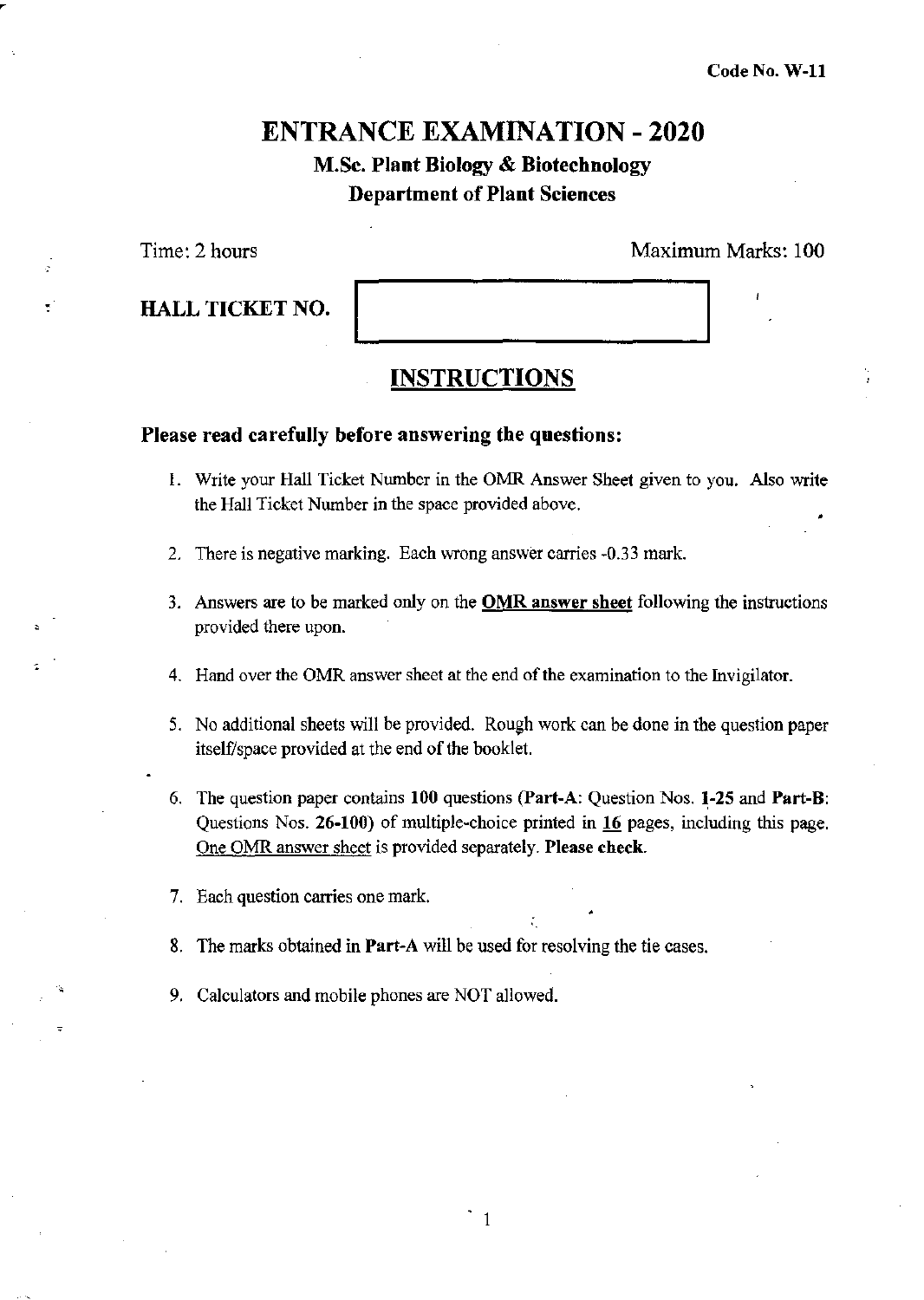## PART-A

r

| 1. One of the following is an instrument used to measure water potential of leaf tissues:<br>A. Psychrometer<br>C. Hydrometer                                  |                       | B. Hygrometer<br>D. Electro diodo-meter                 |                  |
|----------------------------------------------------------------------------------------------------------------------------------------------------------------|-----------------------|---------------------------------------------------------|------------------|
| 2. The organism that is suitable for mapping the gene with respect to centromere is<br>A. Sachharomyces cerevisiae<br>C. Aspergillus nidulans                  |                       | B. Chlamydomonas rheinhardii<br>D. Neurospora crassa    | ÷                |
| 3. The stain used to test seed viability based on the pink colour developed by the living seed                                                                 |                       |                                                         |                  |
| tissue contains one of the following salts:<br>A. Molybdenum                                                                                                   | B. Tetrazolium        | C. Sodium                                               | D. Propidium     |
| 4. A cross was made in snapdragon plant between AB/ab x ab/ab. What proportion of the<br>progeny will be aabb if the two genes A and B are 24 map units apart? |                       |                                                         |                  |
| A. 12%                                                                                                                                                         | B. 24%                | C.38%                                                   | D. 50%           |
| 5. The key switches in signal transduction circuits regulating gene expression are:                                                                            |                       |                                                         |                  |
| A. Internal transcribed spacer                                                                                                                                 |                       | B. Transcription factor                                 |                  |
| C. Open reading frame                                                                                                                                          |                       | D. Coding sequence                                      |                  |
| 6. Removal of male organs from a hermaphrodite flower to prevent selfing is known as:<br>A. Hibernation                                                        | <b>B.</b> Aestivation | C. Coronation                                           | D. Emasculation  |
| 7. The mating of plants in all possible combination is known as:<br>A. Recurrent mating<br>C. Sib mating                                                       |                       | <b>B.</b> Diallel mating<br>D. Line X tester mating     |                  |
| 8. The arrangement of petals and sepals in a flower bud before it opens is known as:                                                                           |                       |                                                         |                  |
| A. Anthesis                                                                                                                                                    | <b>B.</b> Aestivation | C. Phyllotaxy                                           | D. Vernalization |
| 9. When a cell is fully turgid, which of the following will be zero?<br>A. Osmotic pressure<br>C. Suction pressure                                             |                       | B. Wall pressure<br>D. Turgor pressure                  |                  |
| 10. Hydathodes are:<br>A. Honey glands<br>C. Water secreting glands                                                                                            |                       | B. Mucilage secreting glands<br>D. Oil secreting glands |                  |
| 11. Deamination of 5-methylcytosine produces<br>A. Uracil                                                                                                      | <b>B.</b> Thymine     | C. Cytosine                                             | D. Guanine       |
| 12. One centimorgan is defined as the genetic distance between two loci with a statistically<br>corrected recombination frequency of                           |                       |                                                         |                  |
| A. 0.1%                                                                                                                                                        | B. 0.5%               | C.1%                                                    | D. 10%           |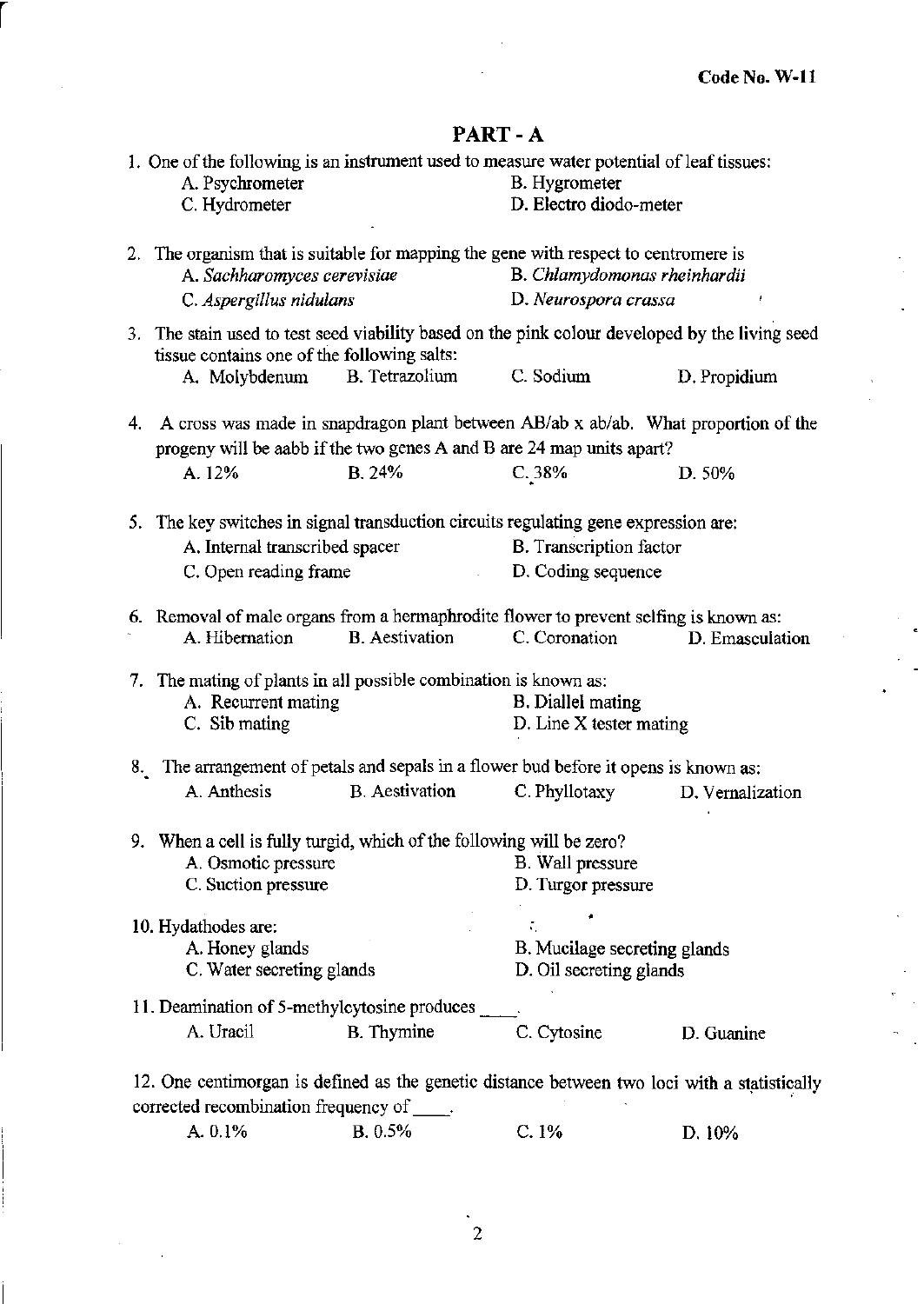13. Which of the following amino acid in proteins cannot he post-translationally modified? A. Cysteine B. Serine C. Tyrosine D. Alanine

14. Reverse transcriptase is

| A. DNA dependent DNA polymerase | B. RNA dependent RNA polymerase |
|---------------------------------|---------------------------------|
| C. RNA dependent DNA polymerase | D. DNA dependent RNA polymerase |

15. A plant species nearing its extinction due to virus infection has been given for tissue culture and micropropagation. Scientists choose the below four explants for culturing:

1. Meristem

2. Shoot tip

3. Leaf disc

4. Root tip

Which expiants would have produced virus free plants?

A. 1 and 2 B. 1 and 3 C. 2 and 3 D. 2 and 4

16. Consider the following statements on the common features between phase-contrast and dark-field microscopes:

1. Both increase contrast between specimen and background without staining.

2. Both make specimen fluoresce on a dark background.

3. Both make specimen appear dark on a bright background without staining.

4. Both make specimen visible that refract light away from the objective.

"Which of the above is/are true?"

A. 1 only B. 1 and 2 C. 3 only D. 3 and 4

17. How would you measure the transcript abundance of a particular gene?

A. by performing Western Blot B. by performing Northern Blot

C. by performing Southern Blot D. by performing Immunoblot

18. Though DNA and RNA are nucleic acids, isolation of RNA in the laboratory requires extreme precautions and pre-preparations than isolating DNA. This could be because:

1. DNA content of a cell is more, but RNA wlll be present in lesser concentrations, and therefore, care should be taken to avoid loss.

2. RNA is smaller in size than DNA, so it requires stringent procedures to capture those smaller molecules.

3. RNA is unstable and prone to degradation. but DNA is relatively stable that eases DNA isolation.

4. DNA is bound to proteins that safeguard the molecule, but RNA is naked, which makes the separation difficult.

Which of the above statement(s) is/are correct? A. 1 only B. 1 and 2 C. 3 only D. 3 and 4

3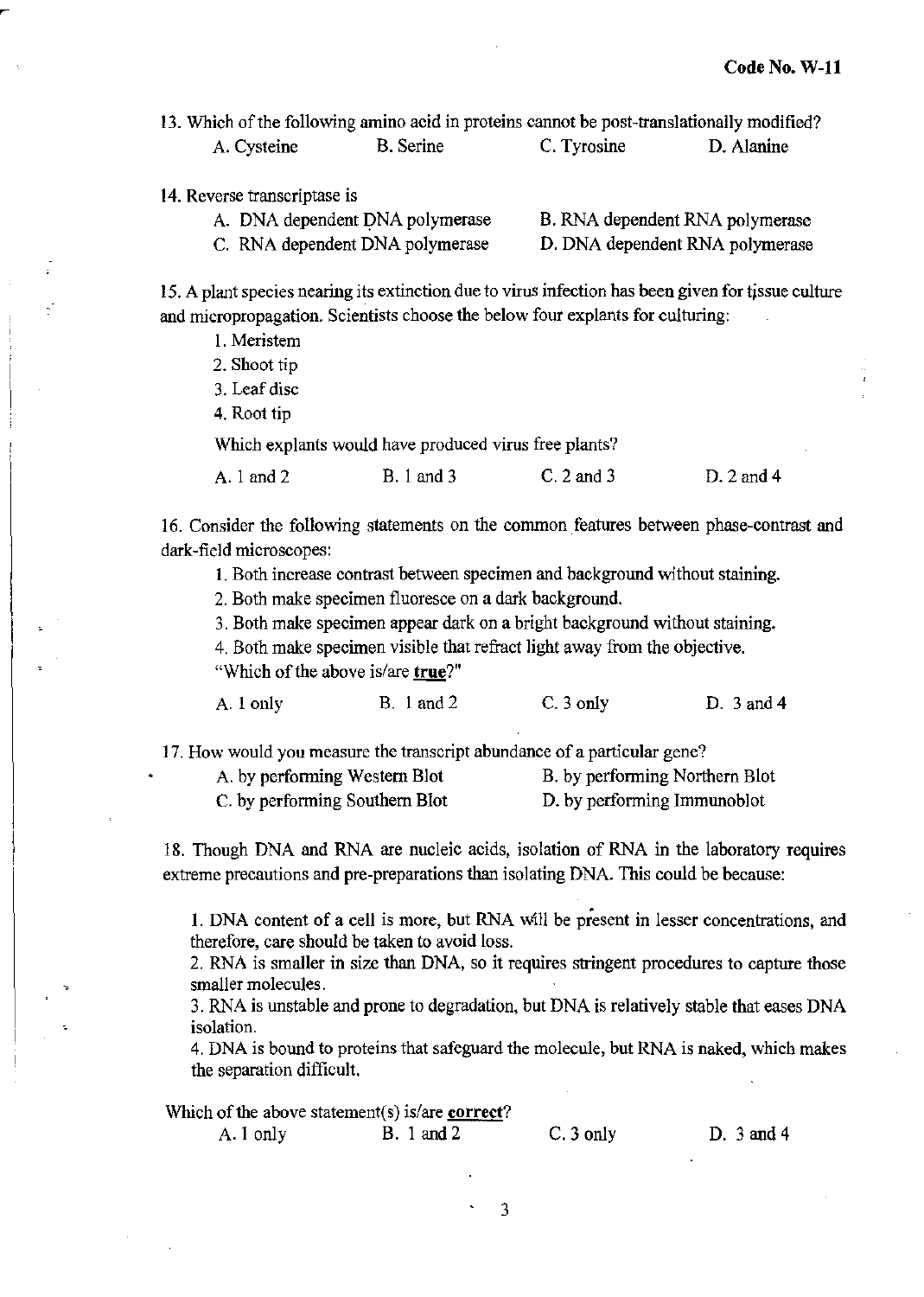#### 19. Identify the **mismatch**

A. Zooxanthellae - Pyrrophyta

B. Cephaleuros ~ Paracitic

C. Ulothrix - Branched filaments

D. Red algae - Phycoerythrin

20. To survive harsh environments, plants have acquired several adaptations with specialized functions. Below is the list of traits (A) and their potential role (B). '

| A                                                                                      | B                                                                                    |
|----------------------------------------------------------------------------------------|--------------------------------------------------------------------------------------|
| p. Waxy cuticle                                                                        | 1. Mechanical support                                                                |
| q. Thick or lignified cell wall                                                        | 2. Protection against excess light                                                   |
| r. Homoiohydry                                                                         | 3. Restrict water loss                                                               |
| s. Pigmentation                                                                        | 4. Vascular system                                                                   |
| Identify the <b>correct</b> match.                                                     |                                                                                      |
| A. p-4, q-2, r-1, s-3                                                                  | B. p-3, q-1, r-4, s-2                                                                |
| C. p-3, q-2, r-1, s-4                                                                  | D. p-4, q-1, r-2, s-3                                                                |
| 21. Plankton will be absent in                                                         |                                                                                      |
| A. Lotic biome<br>B. Lentic biome                                                      | C. Marine biome<br>D. Lakes                                                          |
| 22. The most commonly used stain for producing bands on chromosomes for karyotyping is |                                                                                      |
| A. Gentian violet<br>B. Methylene blue C. Giemsa                                       | D. Acid fuchsin                                                                      |
| 23. Cistron is the                                                                     |                                                                                      |
| A. Smallest unit of recombination                                                      | B. Genetic unit of biochemical function                                              |
|                                                                                        | C. Smallest unit that can undergo mutation D. Largest unit that can undergo mutation |
| 24. Winged Bean is the popular name of                                                 |                                                                                      |
| A. Phaseolus vulgaris                                                                  | B. Cyamopsis tetragonoloba                                                           |
| C. Dolichos lablab                                                                     | D. Psophocarpus tetragonolobus                                                       |
| 25. The feature unique to monocotyledonous root is                                     |                                                                                      |
| A. Exarch xylem                                                                        | <b>B.</b> Small pith                                                                 |

C. Polyarch xylem D. Radial arrangement of vascular bundles

4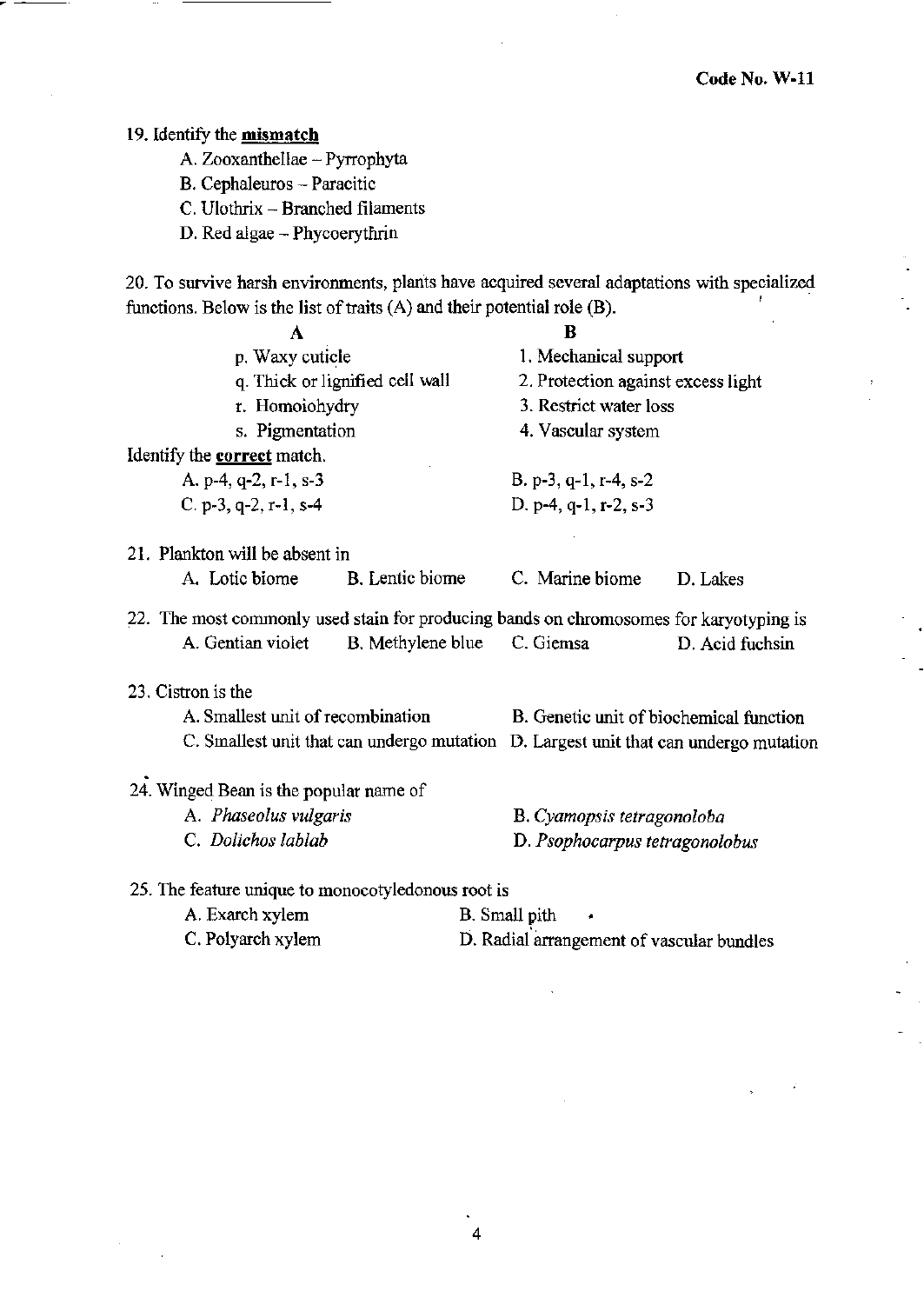#### **PART-B**

|  |  |  |  |  | 26. Which of the following statement about keratin protein of hair, wool and nail is false? |
|--|--|--|--|--|---------------------------------------------------------------------------------------------|
|--|--|--|--|--|---------------------------------------------------------------------------------------------|

**A. Exhibits a-helical structure** 

**B. Is a fibrous structural protein** 

C. Exhibits stability due to hydrogen bond and disulphide linkages

**D. Is anon-fibrous structural protein** 

- 27. Charcoal rot, also known as dry-weather wilt is caused by
	- **A.** *Macrophomma phaseolina* **B.** *Sclerotium rolfsii*
	- **C.** *Fusarium graminearum* **D.** *Mycosphaerella graminico/a*
- **28. Electroporation is an experimental technique adopted in** 
	- A. Tissue culture B. Induction of polyploidy
	- **C. Embryo rescue D. Genetic engineering**

29. 2, 4-Dichlorophenoxy acetic acid is generally used as

| A. Fungicide | B. Pesticide |
|--------------|--------------|
| C. Wormicide | D. Herbicide |

30. The C4 plants are different from the C3 plants with reference to the

- **A. Type of end products of photosynthesis**
- **B. Number of ATP molecules that are consumed in preparing sugar**

**C. Type of pigments involved in photosynthesis** 

**D. Substance that accepts C02 in Calvin's cycle** 

#### 31. Match the following

| p. Rock weed                     | 1. Chondrus  |                                     |
|----------------------------------|--------------|-------------------------------------|
| q. Gulfweed.                     | 2. Cladonia  |                                     |
| r. Reindeer moss                 | 3. Sargassum |                                     |
| s. Irish moss                    | 4. Fucus     |                                     |
| A. $p-1$ , $q-2$ , $r-3$ , $s-4$ |              | B. p-3, q-4, r-2, s-1               |
| C. $p-4$ , $q-3$ , $r-2$ , $s-1$ |              | $\frac{1}{5}$ D. p-3, q-4, r-1, s-2 |

**32. Amphidiploidy has played a major role in the production of new species of** *Brassica.* **The chromosome number of B.** *juncea,* **an amphidiploid that is produced by crossing** *B. nigra*   $(2n = 16)$  with *B. campestris*  $(2n = 20)$  is A. 18 B. 26 C. 28 D. 36

| 33. Tic/Toc complex is associated with import of proteins into |                |                 |              |
|----------------------------------------------------------------|----------------|-----------------|--------------|
| A. Nucleus                                                     | B. Chloroplast | C. Mitochondria | D. Cell wall |

5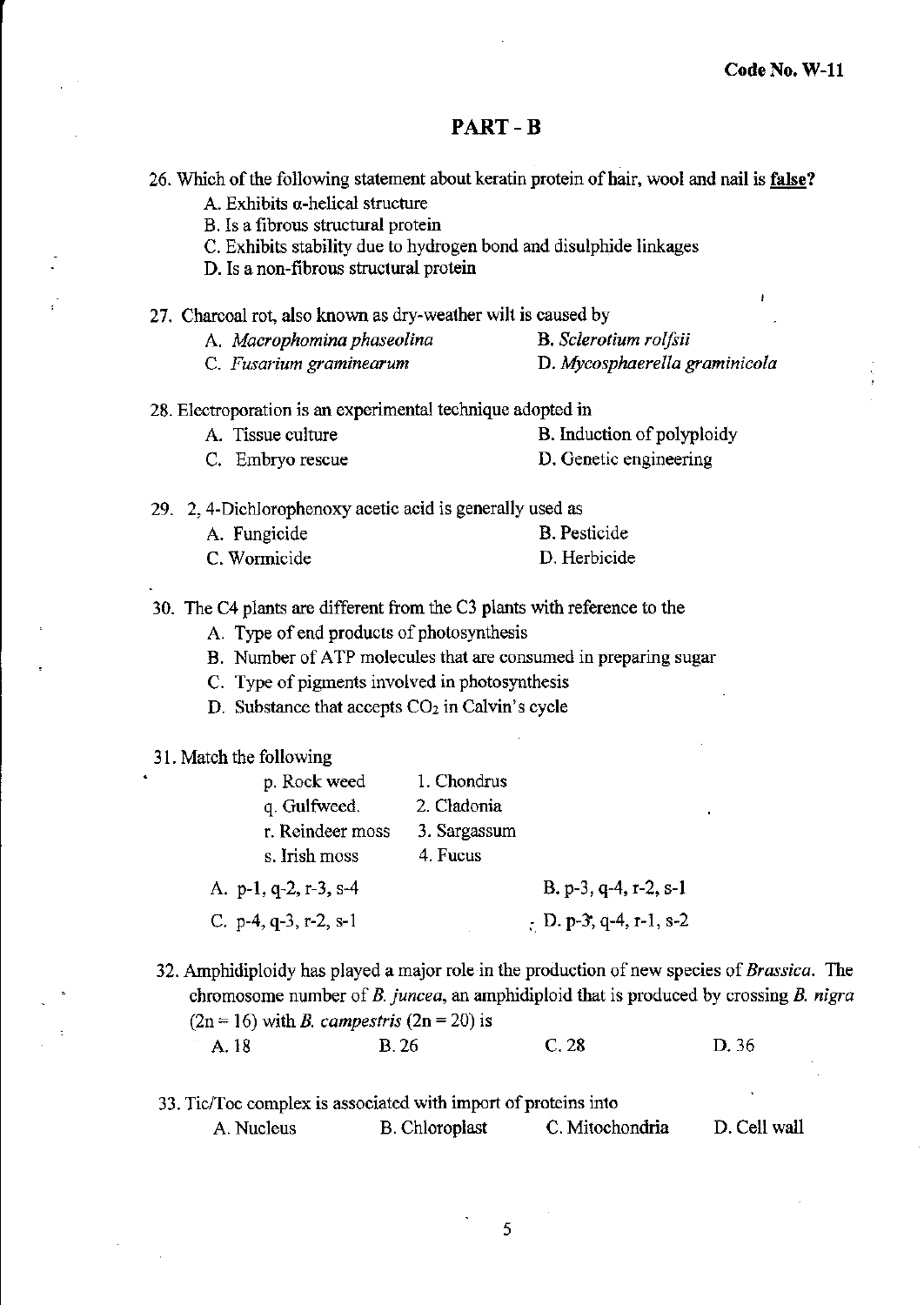|           | 34. Which of the following genera has two polar nuclei in its mature embryo sac? |             |             |
|-----------|----------------------------------------------------------------------------------|-------------|-------------|
| A. Orchis | B. Oenothera                                                                     | C. Plumbago | D. Nymphaea |

- 35. Members of which of the following families usually lacks endosperm? A. Brassicaceae B. Onagraceae C. Piperaceae D. Orchidaceae
- 36. Which of the following class of genes does not act as transporters in plants? A. PIN proteins B. AP2/ERF C. ABC transporters D. Aquaporin

37. Choose the right answer for the given statements on the location of photosystems (PS) in chloroplast

Statement 1: PS II mostly occurs in the stacked region of the thylakoids

Statement 2: PS I is predominantly present in the unstacked regions of the thylakoids

- A. Statement 1 is correct whereas statement 2 is false
- B. Statement 2 is correct whereas statement 1 is false
- C. Both statements are true
- D. Both statements are false

38. Apomixis is the type of reproduction which results in

A. Development of plants without fusion of gametes

B. Development of plants from fusion of gametes

C. Development of embryo from tapetal cells

- D. Development of embryo from endosperm
- 39. Pectin, a component of plant cell wall, is stained by

A. Phosphorus B. Potassium C. Acetocarmine D. Ruthenium red

40. Characteristic curling of root hairs in plants is associated with the assimilation of A. Sudan III B. Iodine C. Nitrogen D. Boron

41. Match the acronyms listed in the first column with the corresponding expanded fonn present in the second column

| p. CRISPR | 1.RNA interference                                           |
|-----------|--------------------------------------------------------------|
| q. RNAi   | 2. Messenger RNA                                             |
| r. TALEN  | 3. Clustered regularly interspaced short palindromic repeats |
| s. miRNA  | 4. Clustered randomly interspaced short palindromic repeats  |
|           | 5. MicroRNA                                                  |
|           | 6. Transcription activator-like effector nuclease            |
|           | 7. Transcription activator-like endo nuclease                |

| A. p-3, q-7, r-6, s-5            |  | B. p-3, q-1, r-6, s-5 |
|----------------------------------|--|-----------------------|
| C. $p-4$ , $q-1$ , $r-7$ , $s-2$ |  | D. p-4, q-1, r-7, s-5 |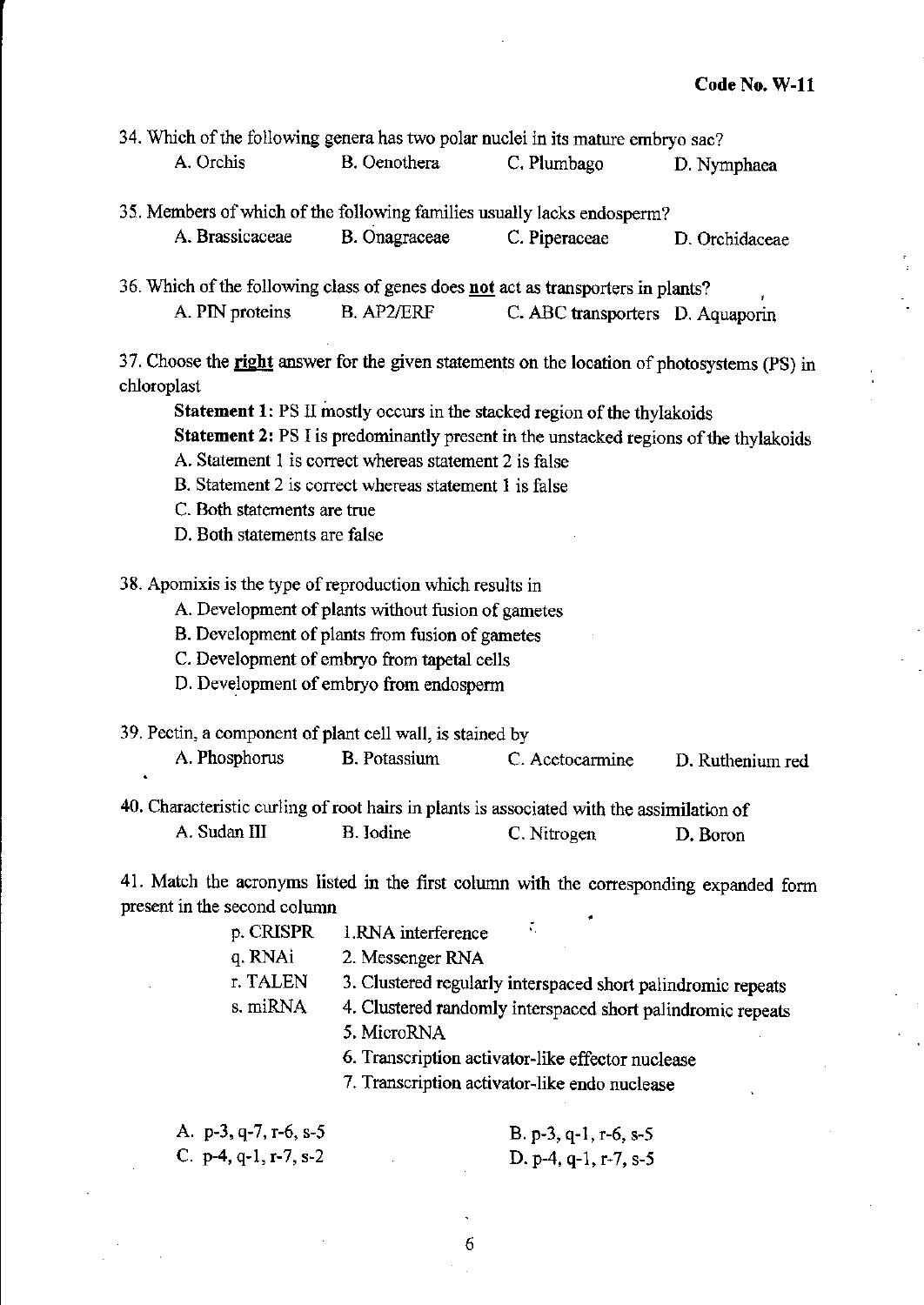| 42. Significance of Reynolds number is                     |                                                                                       |
|------------------------------------------------------------|---------------------------------------------------------------------------------------|
| A. Inertial force / gravity force                          | B. Inertial force / viscous force                                                     |
| C. Pressure force / Inertial force                         | D. Inertial force / Surface tension force                                             |
|                                                            | 43. If a single somatic cell in a multicellular organism harbors a mutation, it       |
| A. is usually inherited in the next generation             |                                                                                       |
| B. has no phenotypic effect                                |                                                                                       |
| C. causes cell death                                       | t.                                                                                    |
|                                                            | D. creates hundreds of genetic alterations during DNA replication                     |
|                                                            |                                                                                       |
| 44. $\alpha$ -D-(+)-glucose and $\beta$ -D-(+)-glucose are |                                                                                       |
| A. Confonmers<br>B. Epimers                                | C. Anomers<br>D. Enantiomers                                                          |
| 45. Match the following:                                   |                                                                                       |
| p. Co-enzyme                                               | 1. Michaelis Menten                                                                   |
| q. Competitive inhibition                                  | 2. Vitamin                                                                            |
| r. Trypsin                                                 | 3. Succinic dehydrogenase by malonic acid                                             |
| s. Km and Vmax                                             | 4. Right-handed                                                                       |
| t. a-Helix                                                 | 5. Alkaline pH                                                                        |
| A. p-5, q-2, r-1, s-3, t-4                                 | B. p-2, q-4, r-5, s-1, t-3                                                            |
| C. p-2, q-3, r-5, s-1, t-4                                 | D. p-2, q-3, r-4, s-1, t-5                                                            |
| octahedral complex with a $Ca^{+2}$ ion?                   | 46. How many EDTA (ethylenediaminetetraacetic acid) molecules are required to make an |
| A. Six<br><b>B.</b> Three                                  | D. Two<br>C. One                                                                      |
| 47. Which one of the following pair is not matched?        |                                                                                       |
| A. Mg & Chlorophyll                                        | B. Cu & Cytochrome                                                                    |
| C. Mn & Nitrogenase                                        | D. Mo & Nitrate reductase I                                                           |
|                                                            |                                                                                       |

- 48. A student wanted to prepare 2500 mL buffer containing 100 mM Sodium acetate pH 4.0 containing 0.01% NaCI. He has the stocks of 2M Sodium acetate buffer pH 4.0; and 10% NaCl solution. What volumes of the given stock solutions he has to mix in distilled water for preparing 2500 mL of the above reaction buffer?
	- A. 125 mL of Sodium Acetate; and 2.5 mL of NaCl
	- B. 1.25 mL of Sodium Acetate; and 25 mL of NaCl
	- C. 12.5 mL of Sodium Acetate; and 0.25 mL of NaCl
	- D. 120 mL of Sodium Acetate; and 2.5 mL of NaCl

#### 49. Identify the monounsaturated fatty acid given below

**A. Linoleic acid C. Arachidonic acid B. Linolenic acid D. Oleic acid**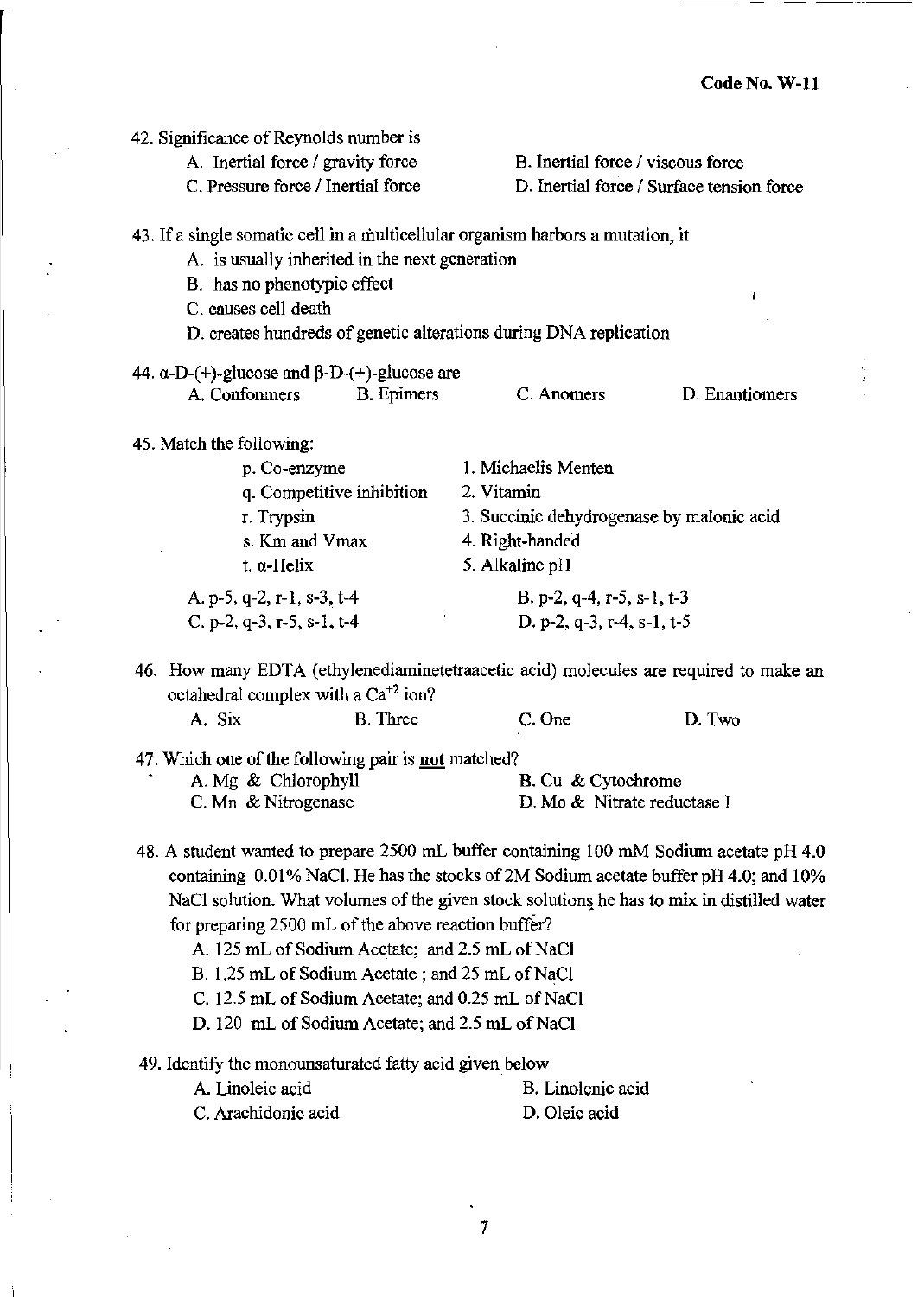50. Match the cell organelles in Group I with their functions listed in Group II

| <b>Group I</b>                   | <b>Group II</b>               |
|----------------------------------|-------------------------------|
| p. Peroxisome                    | 1. Storage of starch granules |
| q. Mitochondria                  | 2. Detoxification             |
| r. Ribosome                      | 3. Proton gradient formation  |
| s. Leucoplast                    | 4. Protein synthesis          |
| A. $p-3$ , q-2, r-1, s-4         | B. p-2, q-4, r-3, s-1         |
| C. $p-2$ , $q-3$ , $r-4$ , $s-1$ | D. p-1, q-3, r-4, s-2         |

51. The basis of precipitation of proteins by annnonium sulfate is best described by which of the following statements?

A. Proteins become insoluble when they bind the ammonium ion

B. Proteins become insoluble when they bind sulfate ion

C. Addition of ammonium sulfate adjusts the pH to the isoelectric point of the proteins D. Ammonium sulfate binds water molecules, making them less available for hydration of proteins

52. Match the following Disease with Pathogen/Causative factor

| p. Creutzfeldt-Jakob    | 1. Fungi              |
|-------------------------|-----------------------|
| q. Pseumocystis         | 2. Virus              |
| r. Legionnaries disease | 3. Prion              |
| s. Rabies               | 4. Bacteria           |
|                         | 5. Helminthes         |
| A. p-2, q-1, r-4, s-3   | B. p-3, q-1, r-4, s-2 |
| C. p-1, q-2, r-5, s-4   | D. p-5, q-4, r-1, s-3 |

53. One student from Kozhikode district of Kerala got his admission in Wuhan University, • China for his PhD. He travelled to Wuhan University during first week of January 2020 to start his semester. Within one week of his arrival in Wuhan, he became sick and consulted University Health Center. Based upon his symptoms, doctor immediately suggested him for "Widal Test". His Widal test report was positive. Which disease/pathogen he was suffering from?

A. Covid-19 B. Nipah Virus C. Typhoid D. Weil's disease

. •

54. One scientist has given a genomic DNA sample of a plant species to his research scholar and asked him to amplify a specific gene of interest "xyz" using the available components in the lab. As suggested, he mixed all the components and performed the experiment which was finally failed. Upon investigation, his supervisor realized that his student forgot to add one very important component to the tube. His student mixed the following in the tube: genomic DNA, pairs of primers, 4 types of dNTPs, buffer and dH20. Which component his student forgot to add in the tube?

A. EcoRI B. Taq Polymerase C. EtBr D. DNA ligase

55. Which of the chemical formula belong to Valeric acid?

A. CH<sub>3</sub>CH<sub>2</sub>CH<sub>2</sub>CH<sub>2</sub>COOH C. BrCH<sub>2</sub>COOH

B. HOCH<sub>2</sub>COOH D. CICH<sub>2</sub>CH<sub>2</sub>COOH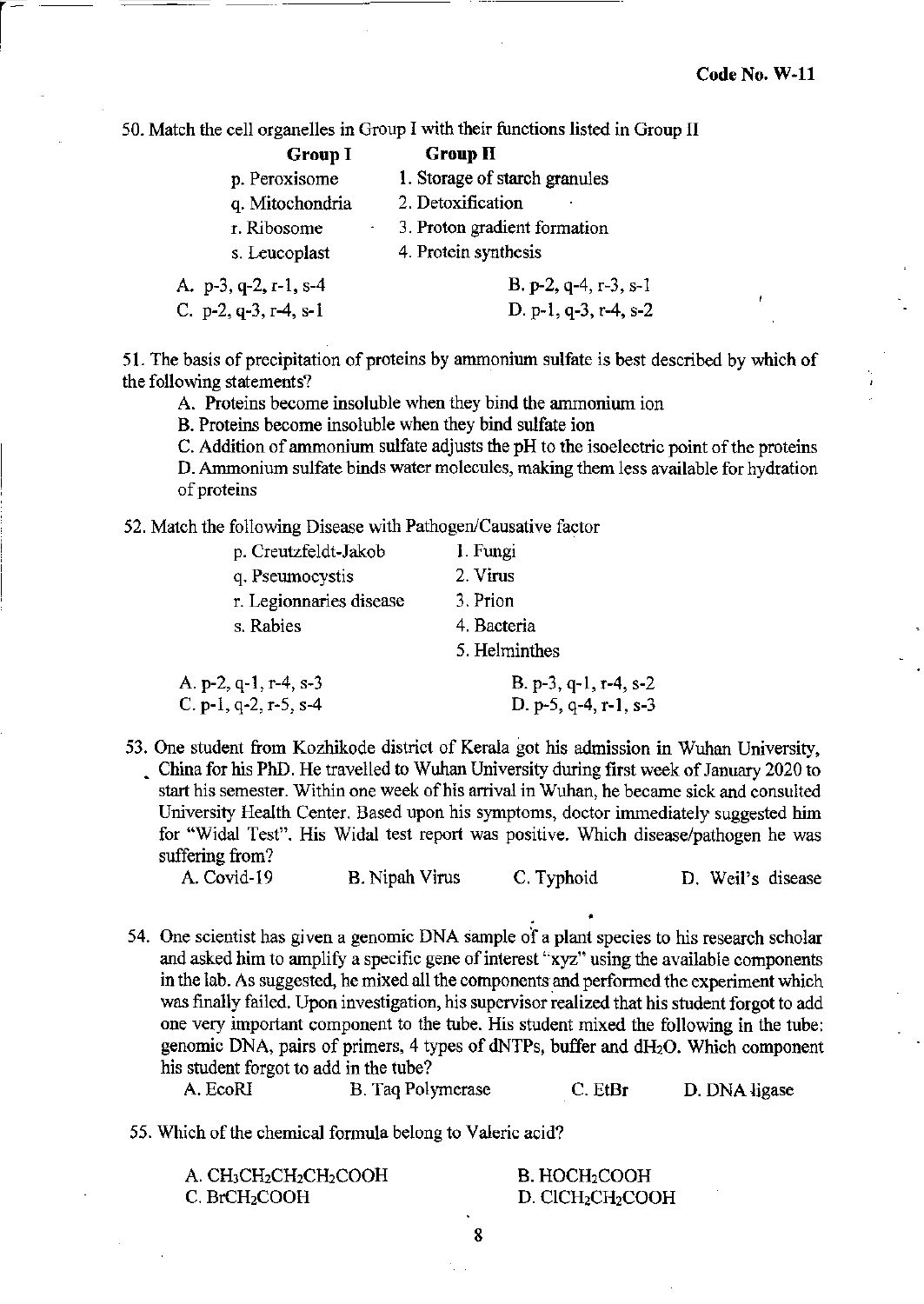,

56. What is the term "Amphipathic" means ?

A. Those pathogens which infect only amphibian animals

B. Those pathogens which infect only amphioxus animals

C. A chemical compound or biomolecule which possess both hydrophilic and

hydrophobic properties

D. This term is used for describing amphibolic pathway

57. When a protein solution containing tyrosine and tryptophan is warmed with concentrated nitric acid, it has turned to yellow color because of nitration of aromatic ring. This test is called

| A. Xanthoproteic test | <b>B.</b> Biuret test |
|-----------------------|-----------------------|
| C. Hopkins-Cole test  | D. Million's test     |

- 58. When diazonium fluoroborate was dried and heated it gave aryl fluoride. This process of preparing fluorobenzene is called
	- A. Sandmeyer's Reaction B. Schiemann Reaction
	- C. Gomberg Reaction D. Gattennan's Reaction

59. Which of the following reaction is popularly known as Wittig reaction?

- A. Treatment of aldehyde and ketone with phosphorous to form alkenes
- B. Formaldehyde reacts with cone. 'NaOH solution to fonn methanol and sodium formate
- C. Formation of toluene from benzene
- D. Fonnation of chlorobenzene from benzene diazoniwn chloride
- 60. Which of the following human disease is caused by helminth?

| A. Grave's disease | B. Trichomoniasis |
|--------------------|-------------------|
| C. Trichuriasis    | D. Tinea corporis |

61. When ethylene is treated with Sulphur monochloride, a toxic product is obtained. This product is

| A. Tear gas | B. Chloroform | C. Phosgene gas | D. Mustard gas |
|-------------|---------------|-----------------|----------------|
|             |               |                 |                |

62. In plant biology studies some of the abbreviated tenns are used which are listed in Column-A Match its best combination present in Column-B and select the correct answer.

|                       | Column-A | Column-B                             |
|-----------------------|----------|--------------------------------------|
| p. Xa21               |          | 1. Name of a plant X-chromosome      |
| q. SmaI               |          | 2. A type of fluorescent dye         |
| r. DAPI               |          | 3. DNA based marker technique        |
| s. RFLP               |          | 4. A Restriction Endonuclease enzyme |
|                       |          | 5. Rice disease resistance gene"     |
| A. p-5, q-4, r-3, s-2 |          | B. p-5, $q-4$ , r-2, s-3             |
| C. p-1, q-4, r-2, s-3 |          | D. p-4, q-5, r-2, s-3                |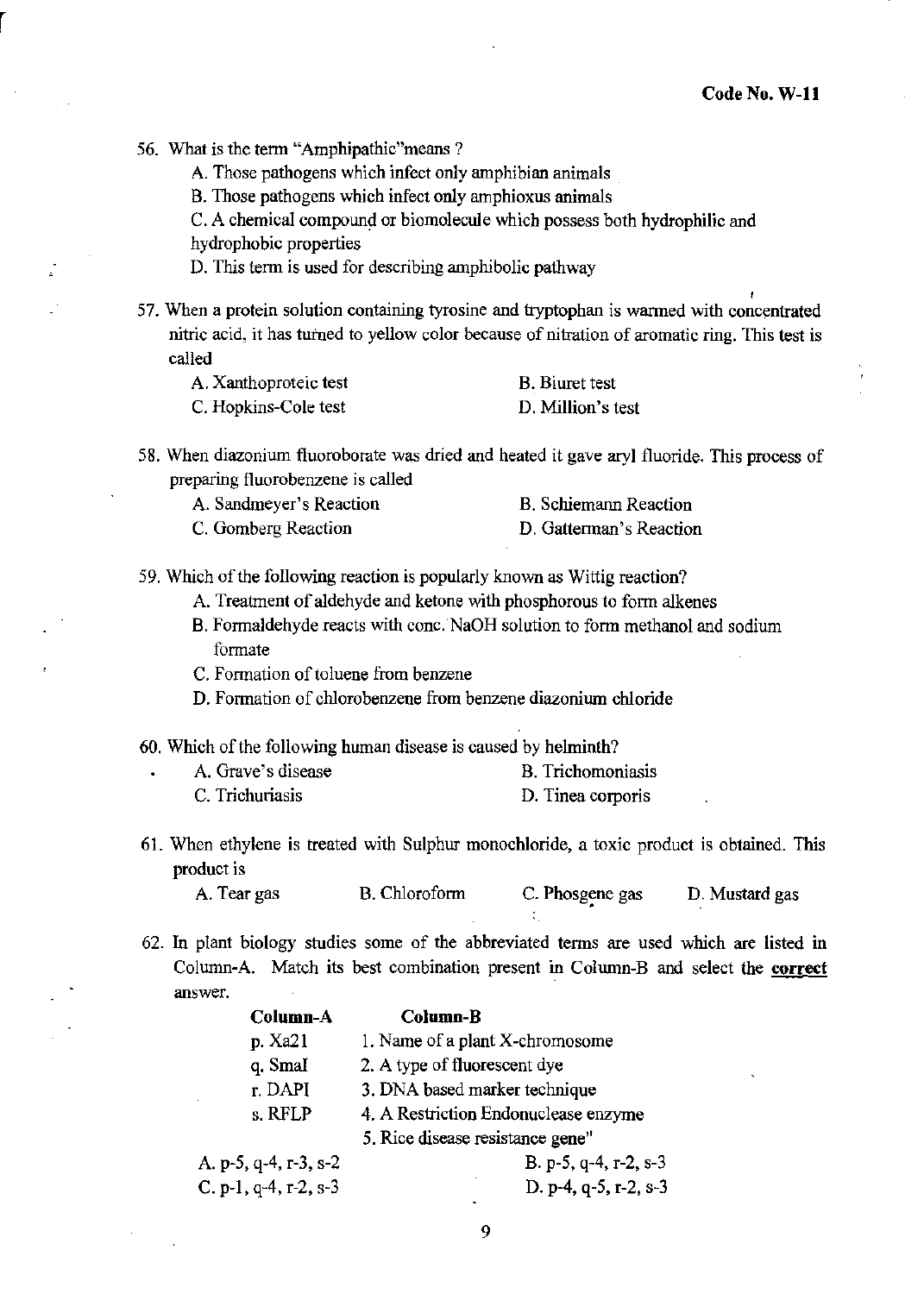|                                          |            | 63. Which of the following is considered as a secondary metabolite of higher plants? |             |
|------------------------------------------|------------|--------------------------------------------------------------------------------------|-------------|
| A. Phospholipid                          | B. Adenine | C. Carotenoid                                                                        | D. Fructose |
| 64. Morphine was initially isolated from |            |                                                                                      |             |
| A. Papaver somniferum                    |            | B. Rauwolfia serpentina                                                              |             |
| C. Catharanthus roseus                   |            | D. Piper nigrum                                                                      |             |
| 65. Ocimum tenuiflorum belongs to        |            |                                                                                      |             |
| A. Oxalidaceae                           |            | <b>B.</b> Lamiaceae                                                                  |             |
| C. Malvaceae                             |            | D. Liliaceae                                                                         |             |
| 66. Plant tannins are                    |            |                                                                                      |             |

| A. Polyphenolic compounds | <b>B.</b> Alkaloids         |
|---------------------------|-----------------------------|
| C. Polyterpenoids         | D. Nucleo-protein complexes |

67. Match the common names of the plants listed in the left panel with their scientific names from the right panel, and choose the **correct** answer.

|                          | Common name                     | Scientific name            |
|--------------------------|---------------------------------|----------------------------|
|                          | p. Finger millet                | 1. Avena sativa L          |
|                          | q. Foxtail millet               | 2. Pennisetum glaucum L.   |
|                          | r. Pearl millet                 | 3. Eleusine coracana L.    |
|                          | s. Oat                          | 4. Setaria italica L.      |
|                          |                                 | 5. Secale cereale L.       |
|                          | A. p-2, q-4, r-3, s-1           | $B. p-3, q-4, r-2, s-1$    |
|                          | C. p-2, q-5, r-3, s-1           | D. p-5, $q-4$ , r-1, s-2   |
| 68. Match the following: |                                 |                            |
|                          | p. Lysine                       | 1. Guanidino group         |
|                          | q. Aromatic Amino acid          | 2. Positive charge R group |
|                          | r. Cystine                      | 3. Alanine                 |
|                          | s. Arginine                     | 4. Tyrosine                |
|                          | t. $\alpha$ - helical structure | 5. Sulfur                  |
|                          |                                 | 6. Glycine $\cdot$         |
|                          | A. p-2, q-4, r-5, s-1, t-3      | B. p-1, q-4, r-5, s-6, t-3 |
|                          | C, p-2, q-6, r-5, s-1, t-3      | D. p-1, q-4, r-2, s-5, t-6 |

69. Match the following and choose the **correct** combination

| p. Rho and Rac proteins | 1. Ser/Thr kinase        |
|-------------------------|--------------------------|
| q. Rb                   | 2. Tumor suppressor gene |
| r. MAPKs                | 3. GTP-binding proteins  |
| s. Bad                  | 4. Apoptotic factor      |
| A. p-2, q-3, r-4, s-1   | B. p-2, q-4, r-3, s-1    |
| C. p-3, q-2, r-1, s-4   | D. p-4, q-1, r-2, s-3    |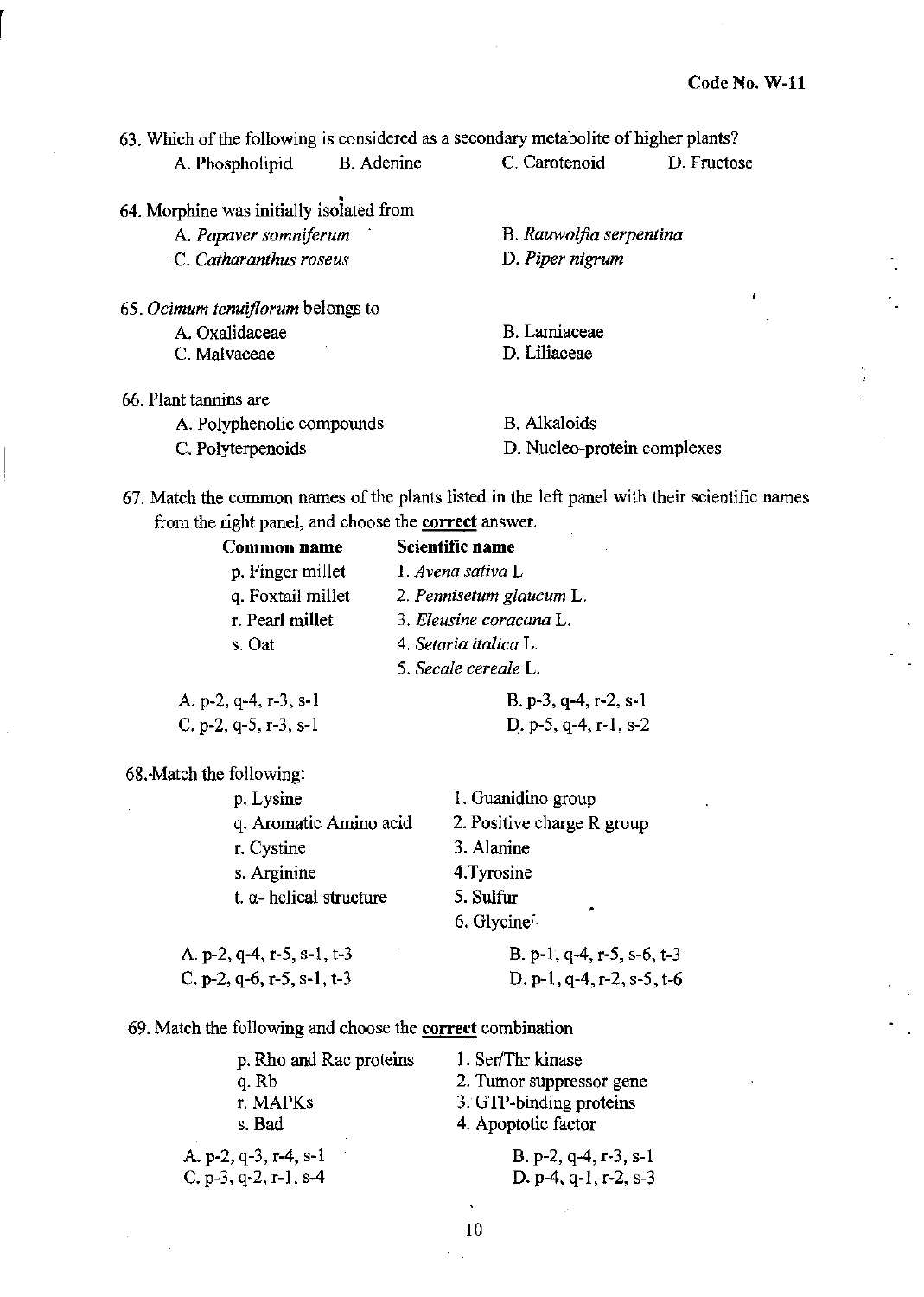70. Match the following and choose the correct answer given below

| p. Inbred            | 1. Vegetatively propagated plants |
|----------------------|-----------------------------------|
| q. Pureline          | 2. First Filial Progeny           |
| r. Clone             | 3. Self-pollinated plant progeny  |
| s. Hybrid            | 4. Cross-pollinated plant progeny |
| A. p-1, q-2, r-4,s-2 | B. p-3,q-1,r-4,s-2                |

71. InE. *coli,* four Hfr strains donate the following genetic markers shown in the order donated Strain 1:  $Q$  W D M T, Strain 2:  $A$  X P T M Strain 3: B N C A X, Strain 4: B Q W D M

D. p-l,q-3,r-2,s-4

All of these Hfr strains are derived from the same  $F^+$  strain

C. p-4, q-3, r-l,s-2

What is the order of these markers on the circular chromosome of the original F+?

| A. Q,W,D,M,T,P,X,A,C,N,B,Q            | B. T, P, X, A, C, N, B, Q, W, D, M    |
|---------------------------------------|---------------------------------------|
| C. Q, W, D, M, N, B, Q, T, P, X, A, C | D. Q, T, P, X, A, C, N, B, Q, W, D, M |

72. miRNAs have been shown to playa significant role in gene expression. Some miRNAs induce gene silencing by binding to mRNAs and inducing inhibition of translation. On the other hand, there are miRNAs that bind to mRNAs and activate their degradation. The following characteristics can be applicable to the miRNAs that inhibit mRNA translation:

- I. miRNA is partially complementary to a region of target mRNA in the 3' UTR.
- 2. miRNA always base pairs with full mRNA and a AU-rich sequence
- 3. miRNA base pairs with mRNA through 6-7 nucleotides at its 5' end referred to as "seed sequence" as well as few additional base elsewhere.
- 4. miRNA is always partially complementary to the conserved sequence of the target mRNA.

Choose the correct options from the following:

A.land2 B.land3 C.I and 4 D.2and4

73. When the dihybrid ratio (9:3:3:1) gets modified to 9: 3: 4 due to gene interaction, then it is referred as

| A. Dominant epistasis |  |  | B. Recessive epistasis |
|-----------------------|--|--|------------------------|
|                       |  |  |                        |

C. Duplicate recessive epistasis D. Duplicate dominant epistasis

74. Promoter is

r

- A. Upstream RNA sequence of a mRNA, which is recognized by translation initiation factors in order to initiate translation
- B. Upstream DNA sequence of a gene, which is recognized by RNA polymerase in order to initiate transcription
- C. Sequence of amino acids in a protein, which promote catalysis of an enzyme
- D. Sequence of amino acids in a protein, which specifically promote oxidative/ reductive reaction.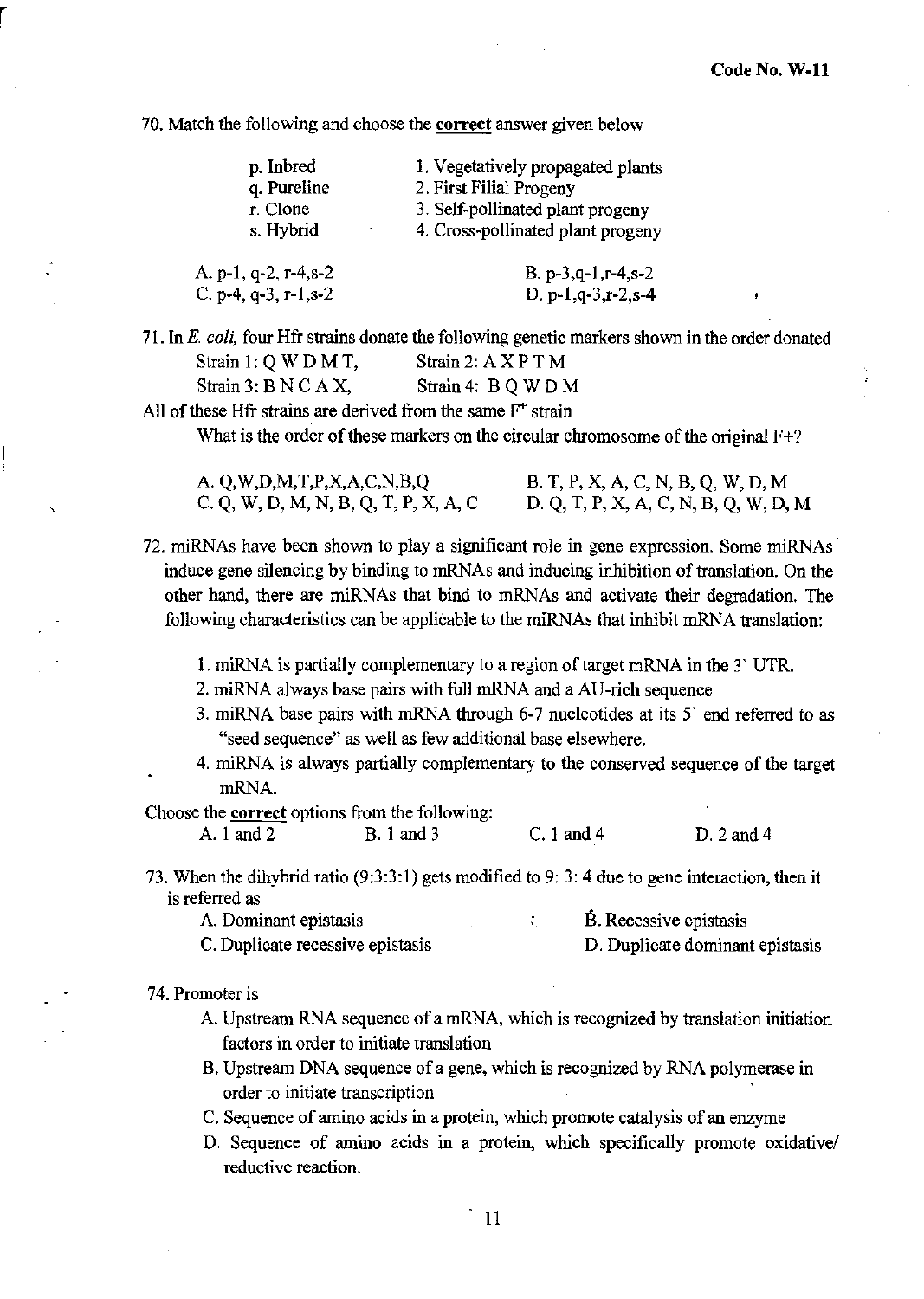75. Regarding the relationship between two organisms in an ecosystem, match the following

| Group I               | <b>Group II</b>                                      |
|-----------------------|------------------------------------------------------|
| p. Commensalism       | 1. Both organisms are benefited                      |
| q. Mutualism          | 2. One impeding the success of the other             |
| r. Parasitism         | 3. One organism benefits but the other is unaffected |
| s. Amensalism         | 4. One benefited, other is harmed                    |
| A, p-1, q-2, r-3, s-4 | B. p-2, q-3, r-4, s-1                                |

|                       | .                     |
|-----------------------|-----------------------|
| C. p-3, q-1, r-4, s-2 | D. p-1, q-4, r-3, s-2 |
|                       |                       |

76. Mutation in a gene x in *Arabidopsis thaliana* results in more number of lateral root formation. Which one of the following is the correct statement?

- A. The gene product acts as a positive regulator of lateral root formation.
- B. The gene product acts as a negative regulator of lateral root formation.
- C. The gene product is not likely to be involved in lateral root formation.
- D. The gene product niether promotes/reduce the lateral root development.

77. Identify the corresponding target sites for the following restriction endonucleases

| <b>Restriction endonucleases</b> | <b>Target site</b>    |
|----------------------------------|-----------------------|
| p. EcoR I                        | 1. GGATCC             |
| q. BamH I                        | 2. GCGGCCGC           |
| r. Hind III                      | 3. GAATTC             |
| s. Not I                         | 4. CTGCAG             |
|                                  | 5. AAGCTT             |
| A. p-3, q-5, r-1, s-2            | B. p-5, q-1, r-2, s-3 |
| C. p-3, q-2, r-5, s-1            | D. p-3, q-1, r-5, s-2 |

78, Match the scientists names given in the Panel-A with their contributions given in the Panel-B and choose the correct answer

| Panel-A               | Panel-B                                                        |  |
|-----------------------|----------------------------------------------------------------|--|
| p. H. J. Muller       | 1. Non-disjunction proof that chromosomes contain genes        |  |
| q. C. Bridges         | 2. Demonstration of extra nuclear inheritance in higher plants |  |
| r. B. Meelintock      | 3. Mutagenic effect of X-rays in Drosophila flies              |  |
| s.T. H. Morgan        | 4. Discovery of mobile genetic elements                        |  |
|                       | 5. Discovery of sex-linkage                                    |  |
| A. p-3, q-1, r-4, s-5 | $B. p-3, q-5, r-4, s-2$                                        |  |
| C. p-5, q-1, r-2, s-3 | $D. p-5, q-1, r-4, s-2$                                        |  |

79. Which of the following can fonn a part of a Biosensor?

| 1. Enzyme              | 2. Antibody | 3. Lipid                  | 4. Vitamin |
|------------------------|-------------|---------------------------|------------|
| A. 2 and 4 are correct |             | B. 2 and 3 are correct    |            |
| C. 1 and 2 are correct |             | D. 1, 2 and 3 are correct |            |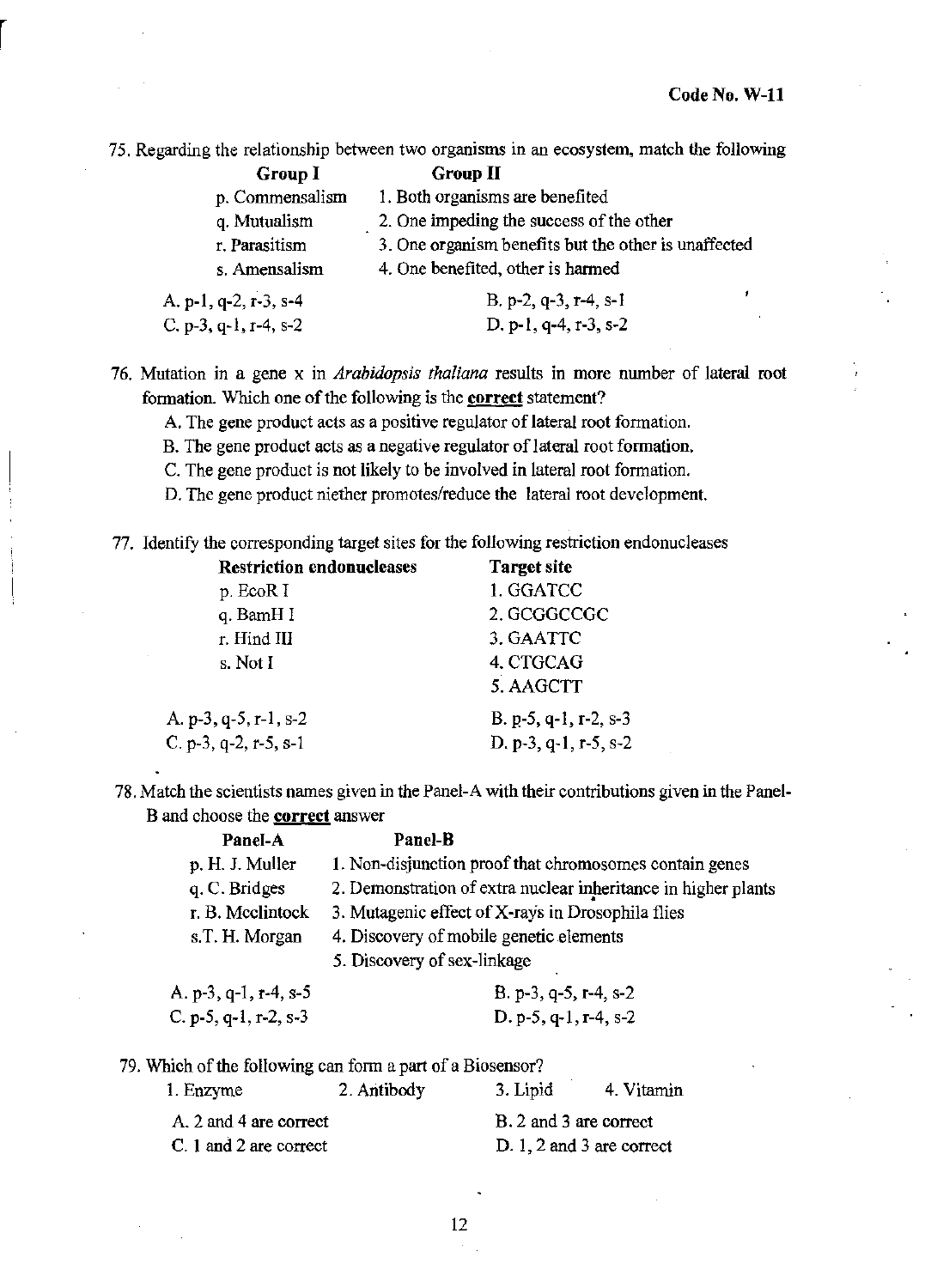**80. Match the aneuploid condition of a diploid organism given in Panel A with the description given in Panel B and choose the corred answer** 

| Panel A.                | <b>Panel B</b>                                  |  |
|-------------------------|-------------------------------------------------|--|
| p. Nullisomy            | 1. Gain of a single chromosome                  |  |
| q. Monosomy             | 2. Loss of a single chromosome                  |  |
| r. Trisomy              | 3. Gain of two homologous chromosomes           |  |
| s. Tetrasomy            | 4. Loss of both members of a homologous pair of |  |
|                         | chromosomes                                     |  |
| A. p-4, q-1, r-2, s-3   | B. $p-4$ , q-2, r-1, s-3                        |  |
| C. p-2, $q-4,r-1$ , s-3 | D. p-2, $q-4$ , r-3, s-1                        |  |

**81. Which is the set of forward and backward primer pair of below gene** 

5' ATCGTGCTA TTCGTCGA. ........... ATTCGCTGCTAAGCTGACTCGACTCG 3'

- A. Forward primer 5' ATCGTGCTATTCGTCG 3' Backward primer 5'CGGATCGAA TCTAGCTT 3'
- B. Forward primer 5' ATCGTGCTATTCGTCGA3' Backward primer5'CGAGTCGAGTCAGCTTA 3'
- C. Forward primer 5' ATCGTGCTATTCGTCG3' Backward primer5'5, CGAGTGCAGTAATGCTT 3'
- D. Forward primer 5' ATCGTGCTATTCGTCG 3, Backward primer5' TAGCACGATAAGCAGC 3'

#### **82. Homeobox sequence is**

- A. **Integration site for viruses**
- B. Junk DNA sequences
- **C. Conserved sequences which regulate development of many animal species**

•

**D. Transcription start site** 

**83. Match the below research institutes with places** 

#### **Research Institutes**

**p. International Crops Research Institute for the Semi-Arid Tropics** 

**q. National Institute** of Virology

- **r. Indian Institute** of Horticultural **Research**
- **s. Institute'ofForest Genetics and Tree Breeding**
- Places
- **1. Coimbatore**
- Z. Bangaiore
- 3. Hyderabad
- 4.Pune
- 5. Delhi

| A. $p-3$ , $q-4$ , $r-2$ , $s-1$ | B. p-2, q-4, r-1, $s-3$  |
|----------------------------------|--------------------------|
| C. p-1, q-5, r-4, s-3            | D. p-2, $q-4$ , r-5, s-1 |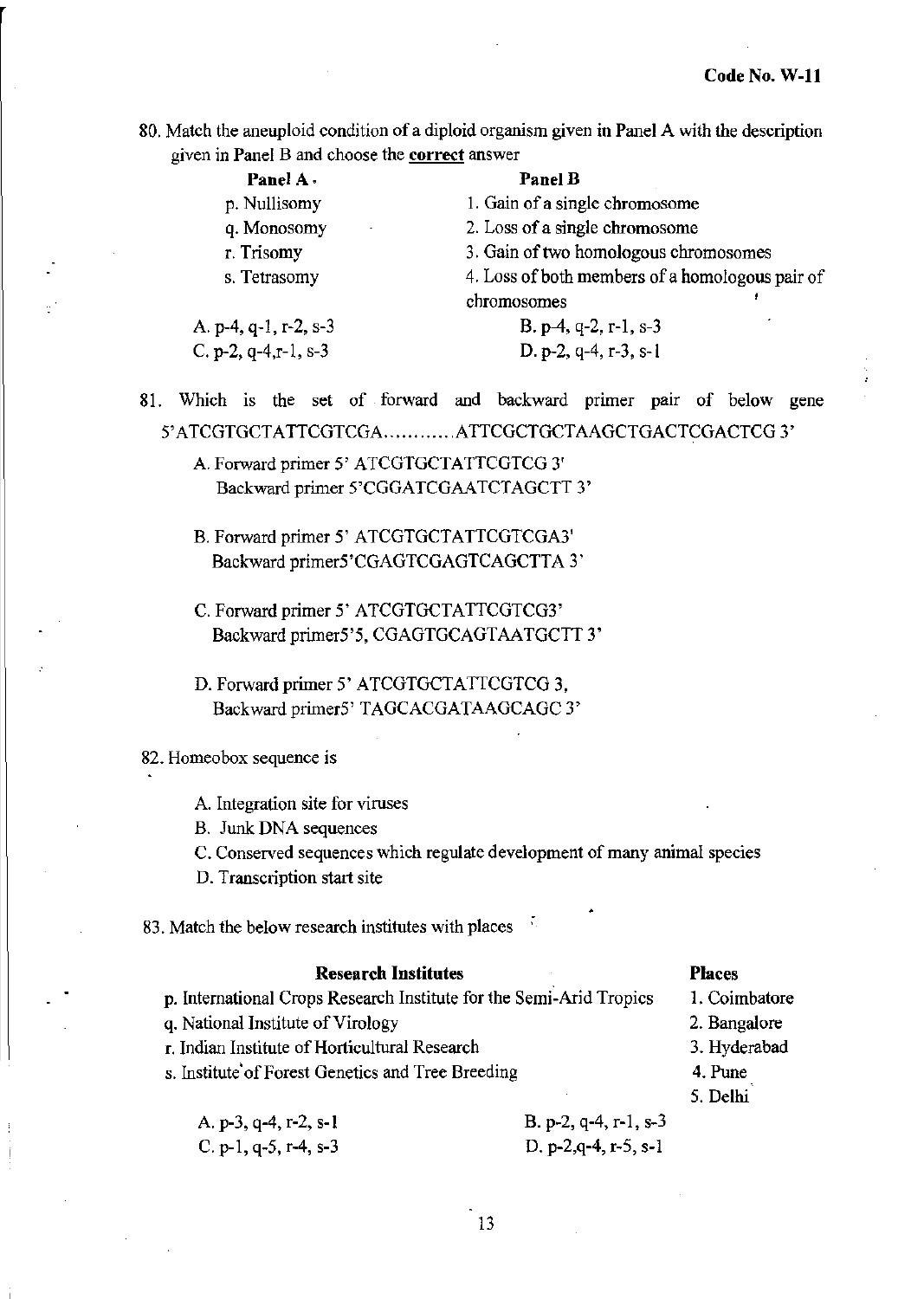**84. Ribulose-l,5-bisphosphate carboxylase oxygenase is also called as** 

- **A. Carboxytetra mutase B. Carboxypetamutase**
- 

**C. Carboxytrimutase D. Carboxydimutase** 

**85. Which of the following are involved in the derivation of induced pluripotent stem (iPS) cells from somatic cells?** 

| A. BMPs and Activins          | B. EGF and FGF             |
|-------------------------------|----------------------------|
| C. Insulin and growth hormone | D. Sox2, cMyc, Oct-4, KLF4 |

**86. Nitrogen fixation is not:** 

| A. Carried out by cyanobacteria | B. Carried out by higher plants    |
|---------------------------------|------------------------------------|
| C. Carried out by fungi         | D. Carried out by <i>Rhizobium</i> |

87. In Mendel's experiments, the spherical seed character (SS) is completely dominant over the **dented seed character (ss).** If the **characters for height were incompletely dominant, such that IT are tall, Tt are intermediate and tt are short, what would be the phenotypes resulting**  from crossing a spherical-seeded, short (SStt) plant to a dented-seeded, tall (ssTT) plant?

- A. All the progeny would be spherical-seeded and tall.
	- B. 112 would be spherical-seeded and intermediate height; 1/2 would be sphericalseeded and tall.
	- C. All the progeny would be spherical-seeded and short.
	- D. All the progeny would be spherical-seeded and intermediate height.

**88.** Which of the following pairs is **not** correctly matched?

| A. Niacin-Pellagra   | B. Vitamin B12- Pernicious anemia |
|----------------------|-----------------------------------|
| C. Vitamin C- Scurvy | D. Vitamin B6-Beriberi            |

89: Maize **seeds become viviparous when they are deficient in** 

| A. Abscisic acid      | B. Gibberellic acid |
|-----------------------|---------------------|
| C. Indole acetic acid | D. Jasmonic acid    |

#### **90. Which** of the **following is not present in plant cells? A. Microtubules B. Peroxisomes C. Centriole**

. **D. Plasmodesmata** 

**91. Glycolysis is one** of the **important metabolic pathway to convert the glucose to pyruvate.**  Identify the specific glycolysis product(s) given bellow:

1. Glucose-6-phosphate

2. Acetyl-CoA

3. Glyceraldehyde-3-phosphate

4. 2-Phosphoglycerate

| A. $1, 2, 3$ and $4$ | B. 1, 2 and 4 |
|----------------------|---------------|
| C. 1, 2 and 3        | D. 1, 3 and 4 |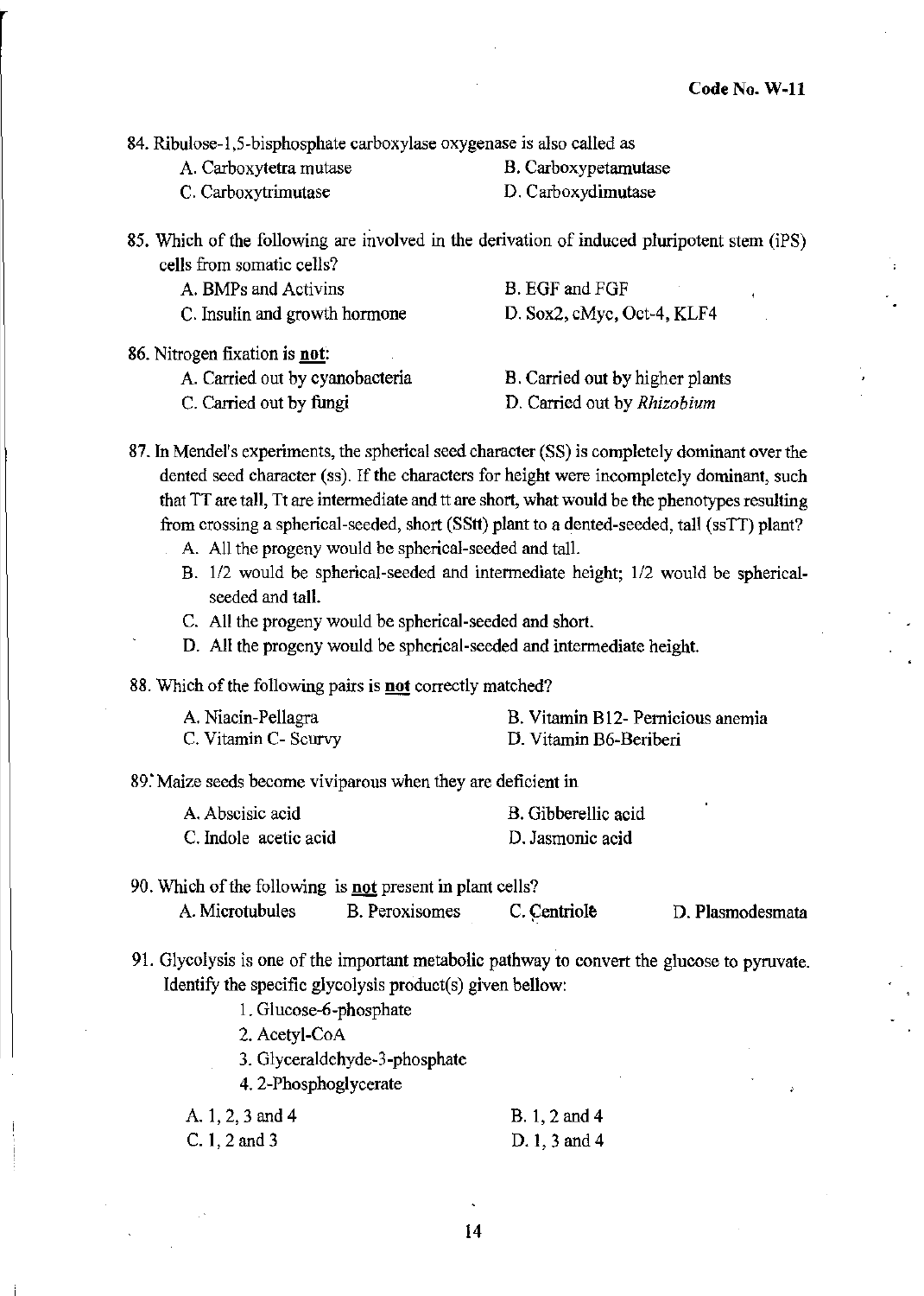92. Bulbosum method has been used in barley to generate

| A. doubled haploids | <b>B.</b> triploids |
|---------------------|---------------------|
| C. monosomics       | D. trisomics        |

93. Which of the following photoreceptors has pterin as a chromophore?

| A. Phytochrome | B. Cryptochrome |
|----------------|-----------------|
| C. Phototropin | D. Neochrome    |

94. Match plant growth regulators from left panel to their effects listed in right panel and mark the **correct** answer

| Plant growth regulator | <b>Effect</b>                              |
|------------------------|--------------------------------------------|
| p. Auxins              | 1. Breaking dormancy of seeds              |
| q. Cytokinins          | 2. Promotes senescence of flowers          |
| r. Gibberellic acid    | 3. Inhibits the outgrowth of axillary buds |
| s. Ethylene            | 4. Prevention of senescence                |
| A. p-3, q-4, r-1, s-2  | B. p-3, q-4, r-2, s-1                      |
| C. p-2, q-3, r-4, s-1  | D. p-4, $q-3$ , r-1, s-2                   |
|                        |                                            |

95. Which enzyme is involved in epigenetic inheritance?

| A. MAPK       | B. Acetyl CoA carboxylase     |
|---------------|-------------------------------|
| C. Telomerase | D. Histone methyl transferase |

- 96. Flowers represent a complex array of functionally specialized structures that differ substantially from the vegetative plant body in form and cell types. Following are statements made regarding floral meristems.
	- 1. Floral meristems can usually be distinguished from vegetative meristems by their larger size.
	- 2. The increase in the size of the meristem is largely a result of increased rate of cell division in central cells
	- 3. The increase in the size of the meristem is due to larger size of the cells, which in turn results from rapid cell expansion only
	- 4. A network of genes control floral morphogenesis in plants.

Which combination of the above statements is true?

| A. 1, 2 and 4   | $B.1, 2$ and 3 |
|-----------------|----------------|
| $C. 2, 3$ and 4 | D. 1, 3 and 4  |

97. Z-DNA is one of the many possible double helical structures of DNA. However it is a A. Right handed B. Shorter right handed C. Left handed D. Non-linear